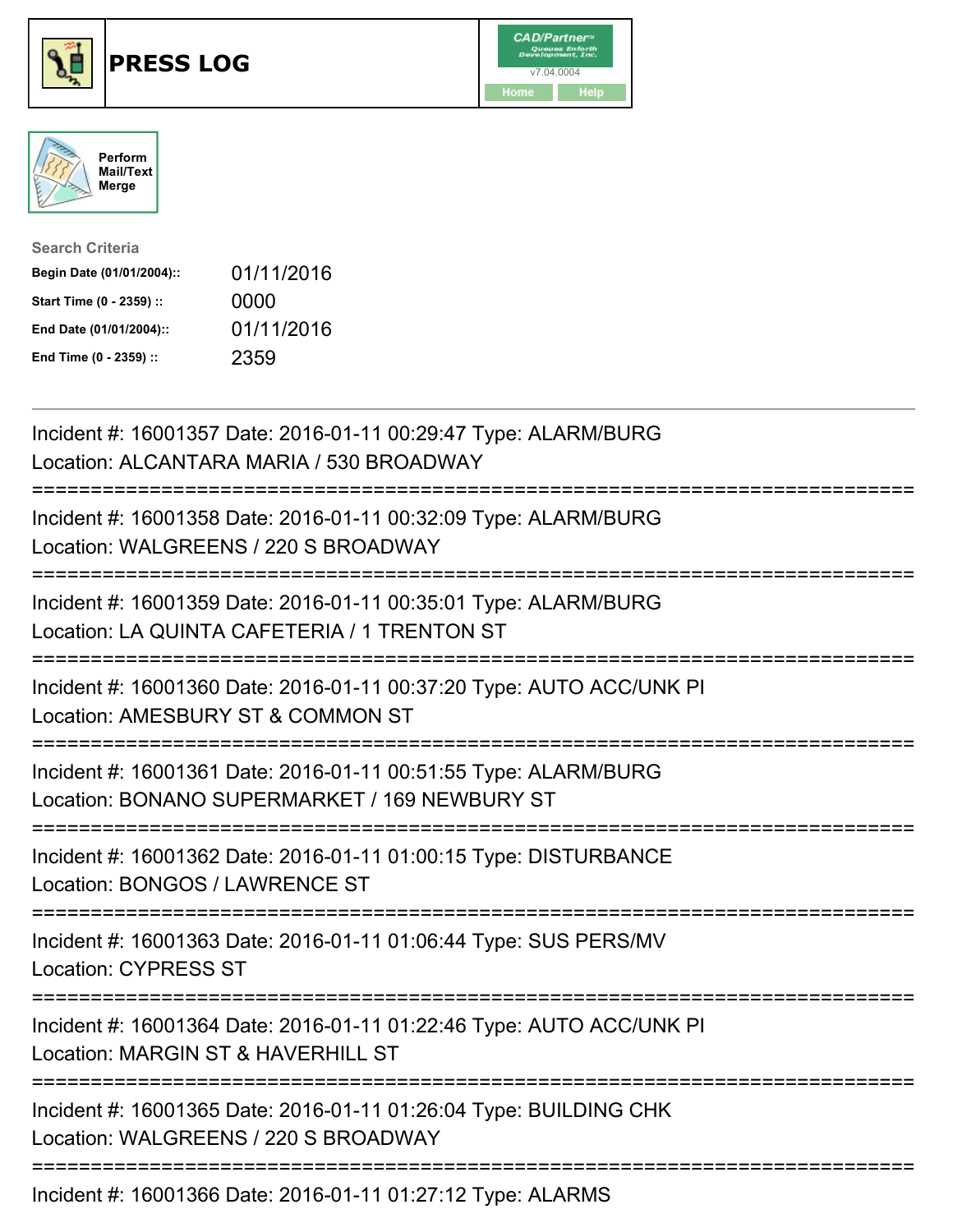Location: ESPERANZA ACADEMY / 198 GARDEN ST =========================================================================== Incident #: 16001367 Date: 2016-01-11 01:34:05 Type: TOW OF M/V Location: TRESPASS / 18 CAMELLA TEOLI WY =========================================================================== Incident #: 16001368 Date: 2016-01-11 01:49:32 Type: ALARMS Location: SPADE LOUNGE / 9 APPLETON ST =========================================================================== Incident #: 16001369 Date: 2016-01-11 01:54:09 Type: ALARMS Location: LA QUENTA CAFETERIA / 1 TRENTON ST =========================================================================== Incident #: 16001370 Date: 2016-01-11 02:03:40 Type: M/V STOP Location: ESSEX ST & HAMPSHIRE ST =========================================================================== Incident #: 16001371 Date: 2016-01-11 02:13:31 Type: ALARMS Location: CABIO RESTARAUNT / 250 S BROADWAY =========================================================================== Incident #: 16001372 Date: 2016-01-11 02:16:25 Type: BUILDING CHK Location: 530 BROADWAY =========================================================================== Incident #: 16001373 Date: 2016-01-11 02:27:20 Type: TOW/REC/STOL Location: BROADWAY & ESSEX ST =========================================================================== Incident #: 16001374 Date: 2016-01-11 03:05:00 Type: TOW/REC/STOL Location: 206 AMESBURY ST =========================================================================== Incident #: 16001375 Date: 2016-01-11 03:21:50 Type: DISTURBANCE Location: CENTRAL BRIDGE / 0 MERRIMACK ST =========================================================================== Incident #: 16001376 Date: 2016-01-11 03:44:08 Type: SUICIDE ATTEMPT Location: 99 SUMMER ST FL 1 =========================================================================== Incident #: 16001377 Date: 2016-01-11 03:57:08 Type: DOMESTIC/PAST Location: 600 HAVERHILL ST FL 2 =========================================================================== Incident #: 16001378 Date: 2016-01-11 03:57:15 Type: CONFIS PROP Location: FRANKLIN ST =========================================================================== Incident #: 16001379 Date: 2016-01-11 04:29:34 Type: SUS PERS/MV Location: 28 SPRINGFIFLD ST =========================================================================== Incident #: 16001380 Date: 2016-01-11 04:31:39 Type: ALARMS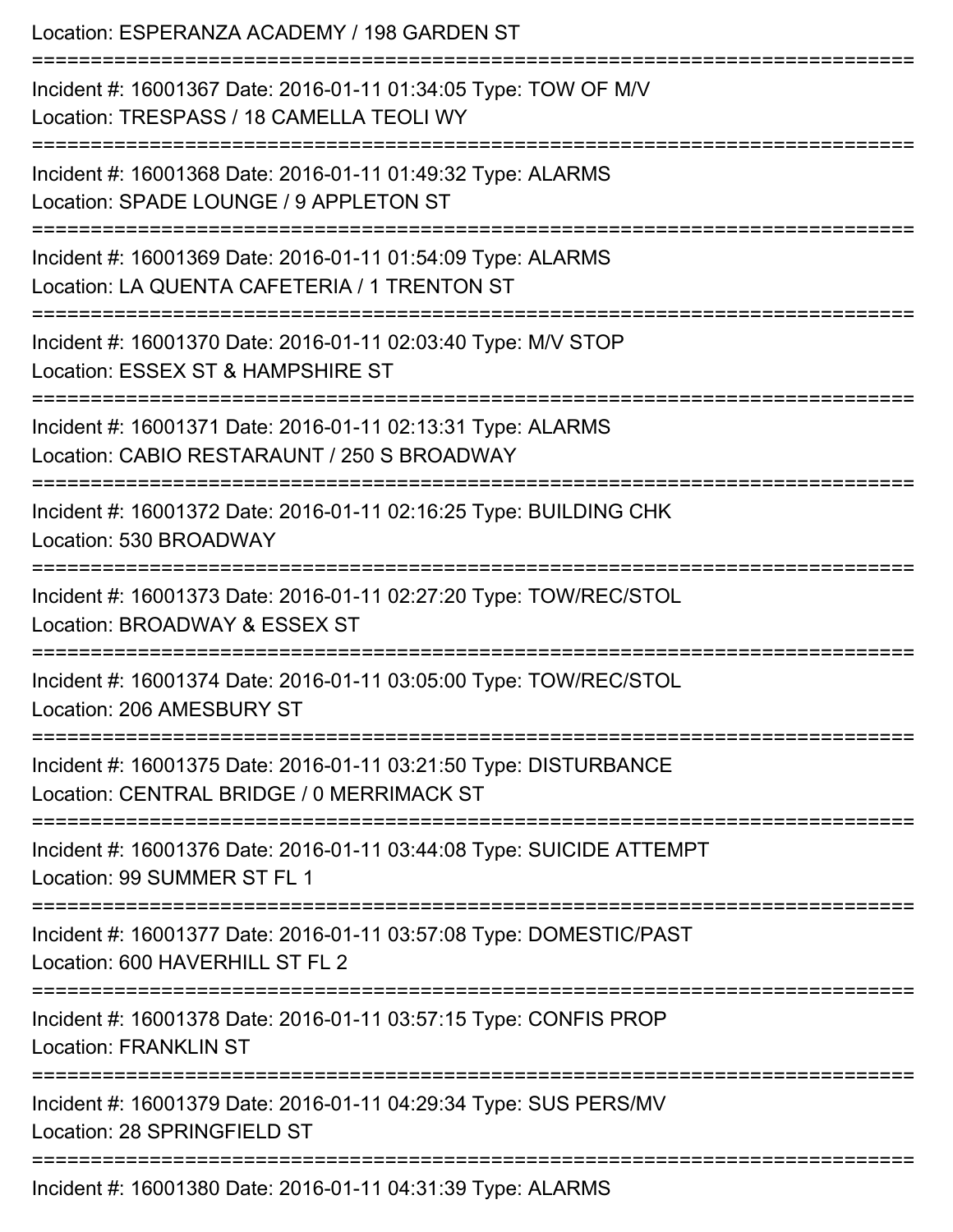| Incident #: 16001381 Date: 2016-01-11 04:32:46 Type: ALARMS<br>Location: LA QUENTA CAFETERIA / 1 TRENTON ST |
|-------------------------------------------------------------------------------------------------------------|
| Incident #: 16001382 Date: 2016-01-11 04:34:23 Type: NOISE ORD<br>Location: 56 SPRINGFIELD ST #10           |
| Incident #: 16001383 Date: 2016-01-11 04:44:47 Type: ALARMS<br>Location: WALGREENS / 220 S BROADWAY         |
| Incident #: 16001384 Date: 2016-01-11 04:53:12 Type: M/V STOP<br>Location: HAVERHILL ST & MIDDLEBURY ST     |
| Incident #: 16001385 Date: 2016-01-11 05:07:22 Type: ALARMS<br>Location: DUNKIN DONUTS / 225 ESSEX ST       |
| Incident #: 16001386 Date: 2016-01-11 05:16:15 Type: MEDIC SUPPORT<br>Location: 77 S UNION ST               |
| Incident #: 16001387 Date: 2016-01-11 06:10:54 Type: SUICIDE ATTEMPT<br>Location: 16 EXETER ST FL 1         |
| Incident #: 16001388 Date: 2016-01-11 06:11:37 Type: ASSSIT OTHER PD<br>Location: 71 LYNN ST                |
| Incident #: 16001389 Date: 2016-01-11 06:44:39 Type: MEDIC SUPPORT<br>Location: 32 LAWRENCE ST FL 9         |
| Incident #: 16001390 Date: 2016-01-11 06:59:15 Type: AUTO ACC/PI<br>Location: NEWTON ST & SALEM ST          |
| Incident #: 16001391 Date: 2016-01-11 07:05:36 Type: AUTO ACC/NO PI<br>Location: 2 ACTON ST                 |
| Incident #: 16001392 Date: 2016-01-11 07:06:26 Type: ALARMS<br>Location: MENDEZ FLOWERLOONS / 152 BROADWAY  |
| Incident #: 16001393 Date: 2016-01-11 07:25:07 Type: GENERAL SERV<br>Location: 449 ESSEX ST                 |
| Incident #: 16001394 Date: 2016-01-11 07:40:49 Type: ALARMS                                                 |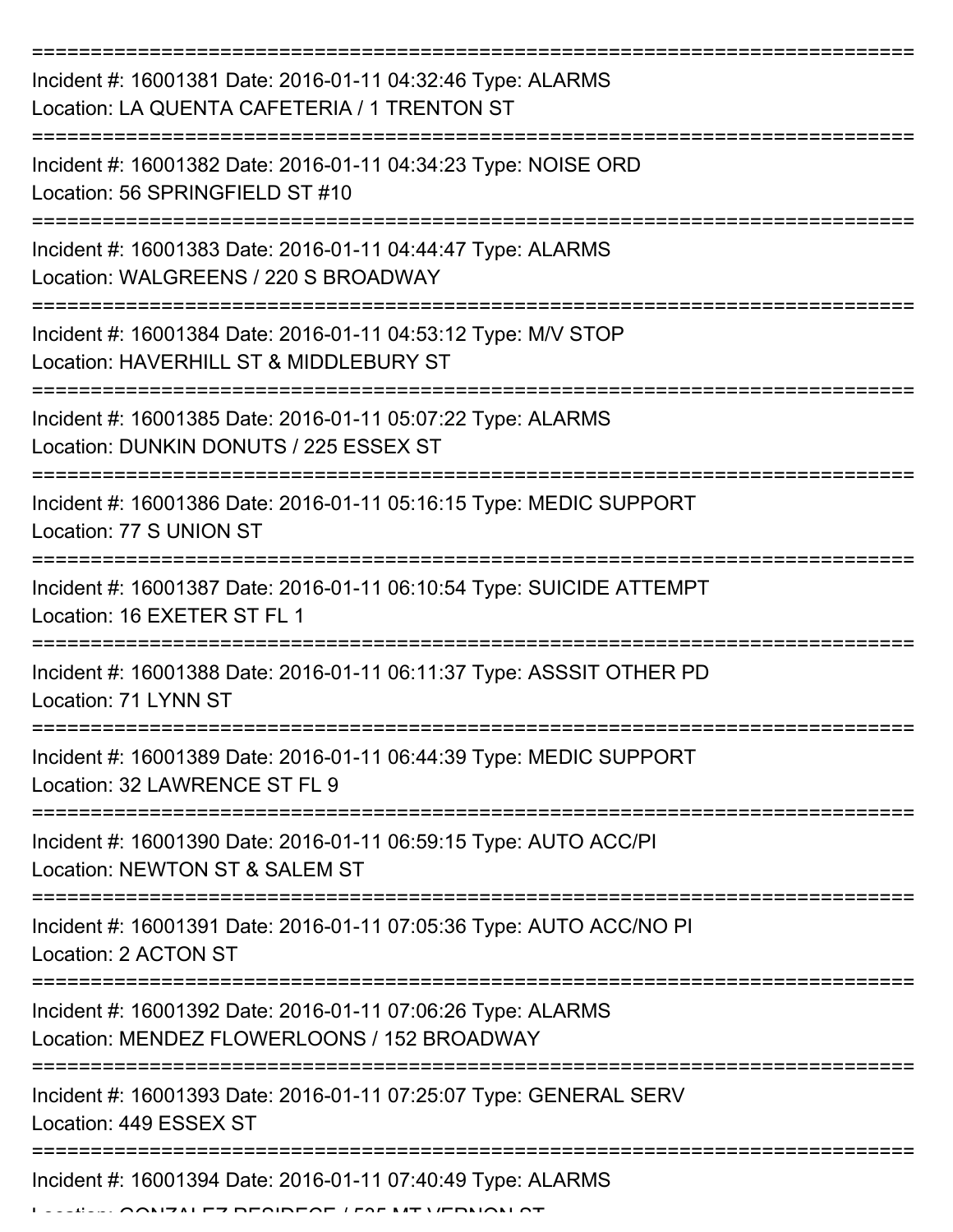| Incident #: 16001395 Date: 2016-01-11 07:42:31 Type: CLOSE STREET<br>Location: DOW CO. / MERRIMACK ST & S UNION ST |
|--------------------------------------------------------------------------------------------------------------------|
| Incident #: 16001396 Date: 2016-01-11 07:58:46 Type: A&B PAST<br>Location: 211 E HAVERHILL ST                      |
| Incident #: 16001397 Date: 2016-01-11 08:05:05 Type: INVEST CONT<br>Location: SAM'S FOOD STORE / 389 BROADWAY      |
| Incident #: 16001398 Date: 2016-01-11 08:12:41 Type: DEATH SUDDEN<br>Location: 37 MELROSE ST                       |
| Incident #: 16001399 Date: 2016-01-11 08:19:04 Type: ALARMS<br>Location: ESSEX TOWERS / 18 FRANKLIN ST             |
| Incident #: 16001400 Date: 2016-01-11 08:19:41 Type: COURT DOC SERVE<br>Location: 185 NEWBURY ST                   |
| Incident #: 16001401 Date: 2016-01-11 08:34:23 Type: COURT DOC SERVE<br>Location: 208 BRUCE ST                     |
| Incident #: 16001402 Date: 2016-01-11 08:37:36 Type: COURT DOC SERVE<br>Location: 36 FERN ST                       |
| Incident #: 16001403 Date: 2016-01-11 08:38:50 Type: CLOSE STREET<br>Location: LEXINGTON ST & PARK ST              |
| Incident #: 16001404 Date: 2016-01-11 08:43:31 Type: COURT DOC SERVE<br>Location: 358 HAMPSHIRE ST                 |
| Incident #: 16001405 Date: 2016-01-11 08:53:20 Type: MEDIC SUPPORT<br>Location: 356 JACKSON ST FL 2                |
| Incident #: 16001406 Date: 2016-01-11 08:57:24 Type: AUTO ACC/UNK PI<br>Location: BROADWAY & VALLEY ST             |
| Incident #: 16001407 Date: 2016-01-11 09:13:52 Type: ALARM/HOLD<br>Location: 10 MT AUBURN ST                       |
| Incident #: 16001408 Date: 2016-01-11 09:37:09 Type: ALARM/BURG                                                    |

Location: 15 ELODAL CT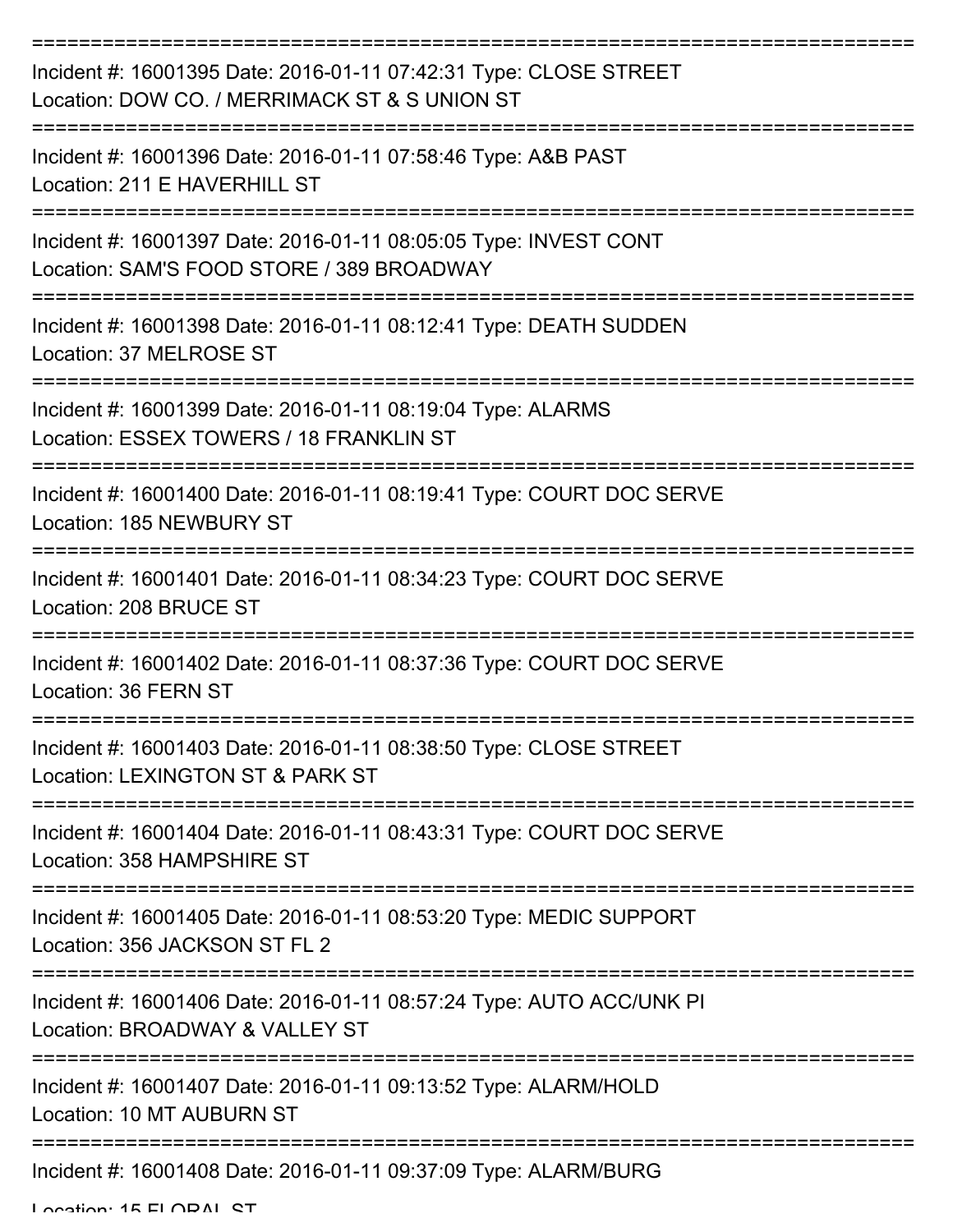| Incident #: 16001409 Date: 2016-01-11 09:42:41 Type: LOST PROPERTY<br>Location: 19 WINTER ST                                       |
|------------------------------------------------------------------------------------------------------------------------------------|
| Incident #: 16001410 Date: 2016-01-11 09:51:48 Type: TOW OF M/V<br>Location: S UNION ST & SPRINGFIELD ST                           |
| Incident #: 16001411 Date: 2016-01-11 10:02:08 Type: MEDIC SUPPORT<br>Location: TARBOX / 59 ALDER ST                               |
| Incident #: 16001412 Date: 2016-01-11 10:04:36 Type: WARRANT SERVE<br>Location: 207 PROSPECT ST                                    |
| Incident #: 16001413 Date: 2016-01-11 10:06:20 Type: TOW OF M/V<br>Location: 218 OSGOOD ST                                         |
| Incident #: 16001414 Date: 2016-01-11 10:08:38 Type: INVESTIGATION<br>Location: 81 CROSS ST                                        |
| Incident #: 16001415 Date: 2016-01-11 10:10:23 Type: M/V STOP<br><b>Location: MARGIN &amp; MELROSE</b>                             |
| Incident #: 16001416 Date: 2016-01-11 10:13:53 Type: M/V STOP<br>Location: FERGUSON ST & S BROADWAY                                |
| Incident #: 16001417 Date: 2016-01-11 10:18:54 Type: WARRANT SERVE<br>Location: 139 MAY ST                                         |
| ------------------<br>Incident #: 16001418 Date: 2016-01-11 10:29:04 Type: WARRANT SERVE<br>Location: LEONARD SCHOOL / 60 ALLEN ST |
| Incident #: 16001420 Date: 2016-01-11 10:42:17 Type: M/V STOP<br>Location: 73 WINTHROP AV                                          |
| Incident #: 16001419 Date: 2016-01-11 10:42:20 Type: DRUG VIO<br>Location: BROADWAY & CONCORD ST                                   |
| Incident #: 16001421 Date: 2016-01-11 10:55:34 Type: M/V STOP<br>Location: 309 WATER ST                                            |
| Incident #: 16001422 Date: 2016-01-11 10:59:06 Type: 209A/SERVE<br>Location: 110 TRENTON ST                                        |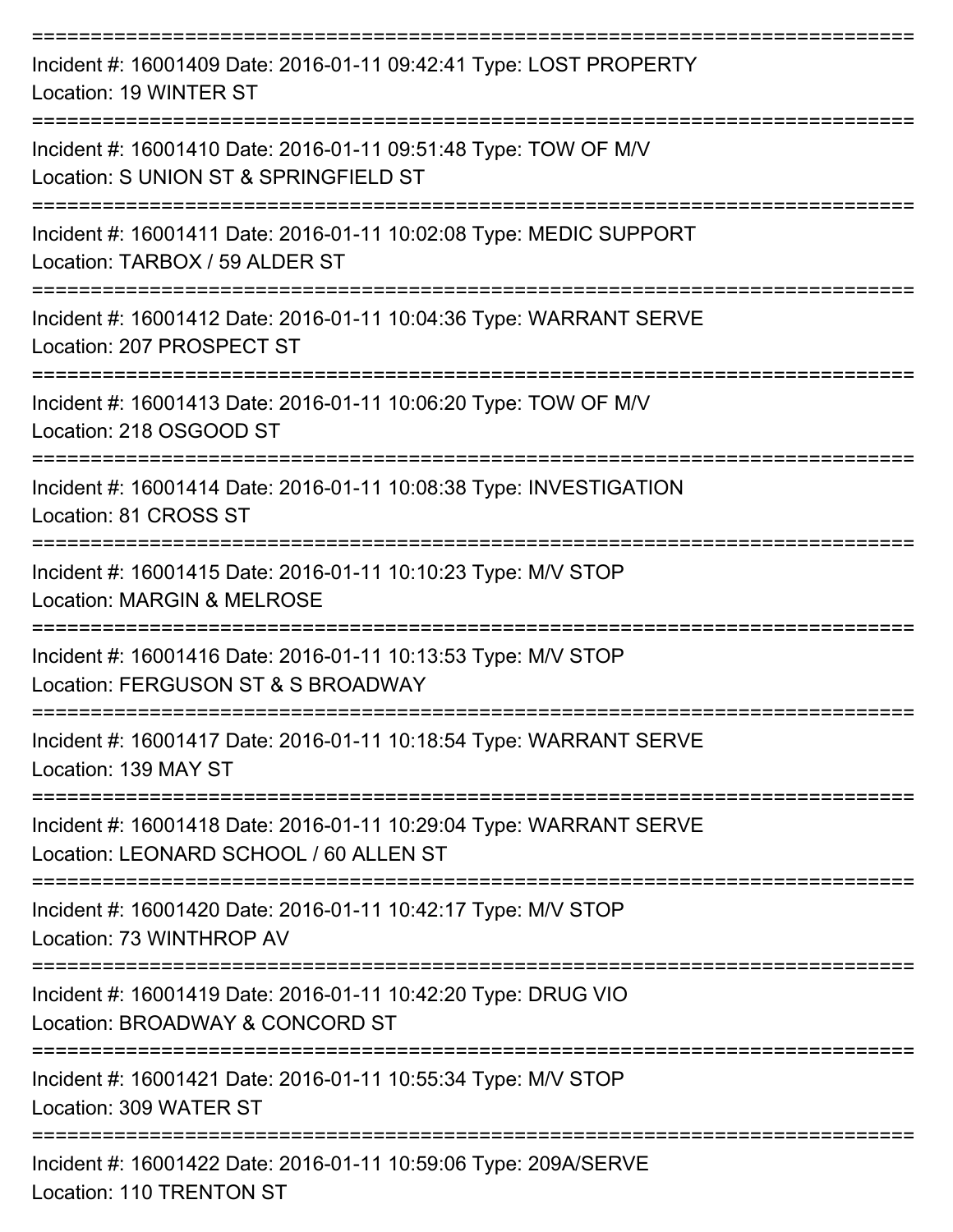| Incident #: 16001423 Date: 2016-01-11 11:08:30 Type: 209A/SERVE<br>Location: 179 WALNUT ST                                                                                     |
|--------------------------------------------------------------------------------------------------------------------------------------------------------------------------------|
| Incident #: 16001424 Date: 2016-01-11 11:13:48 Type: M/V STOP<br>Location: SALEM STREET & SOUTH UNION                                                                          |
| Incident #: 16001425 Date: 2016-01-11 11:24:44 Type: 209A/SERVE<br>Location: 121 WEST ST                                                                                       |
| Incident #: 16001426 Date: 2016-01-11 11:26:18 Type: MEDIC SUPPORT<br>Location: 12 AMHERST ST #REAR                                                                            |
| Incident #: 16001427 Date: 2016-01-11 11:31:31 Type: LARCENY/PAST<br>Location: DUNKIN DONUTS / 99 WINTHROP AV<br>=====================================<br>==================== |
| Incident #: 16001428 Date: 2016-01-11 11:43:24 Type: M/V STOP<br>Location: S BROADWAY & MR VERNOM                                                                              |
| Incident #: 16001429 Date: 2016-01-11 11:55:12 Type: SUS PERS/MV<br>Location: 28 PERRY AV                                                                                      |
| =========================<br>Incident #: 16001431 Date: 2016-01-11 12:06:12 Type: B&E/PAST<br>Location: 439 HAVERHILL ST                                                       |
| Incident #: 16001430 Date: 2016-01-11 12:06:20 Type: M/V STOP<br>Location: ANDOVER ST & STATE ST                                                                               |
| Incident #: 16001433 Date: 2016-01-11 12:17:32 Type: DISTURBANCE<br>Location: LITTLE CEASARS / 160 WINTHROP AV                                                                 |
| Incident #: 16001432 Date: 2016-01-11 12:17:36 Type: 209A/SERVE<br>Location: 60 KINGSTON ST                                                                                    |
| Incident #: 16001434 Date: 2016-01-11 12:19:31 Type: 209A/SERVE<br>Location: 80 KINGSTON ST                                                                                    |
| Incident #: 16001435 Date: 2016-01-11 12:24:44 Type: COURT DOC SERVE<br>Location: 16 BEACON AV                                                                                 |
| Incident #: 16001436 Date: 2016-01-11 12:27:03 Type: MEDIC SUPPORT<br>Location: 490 HAMPSHIRE ST #506                                                                          |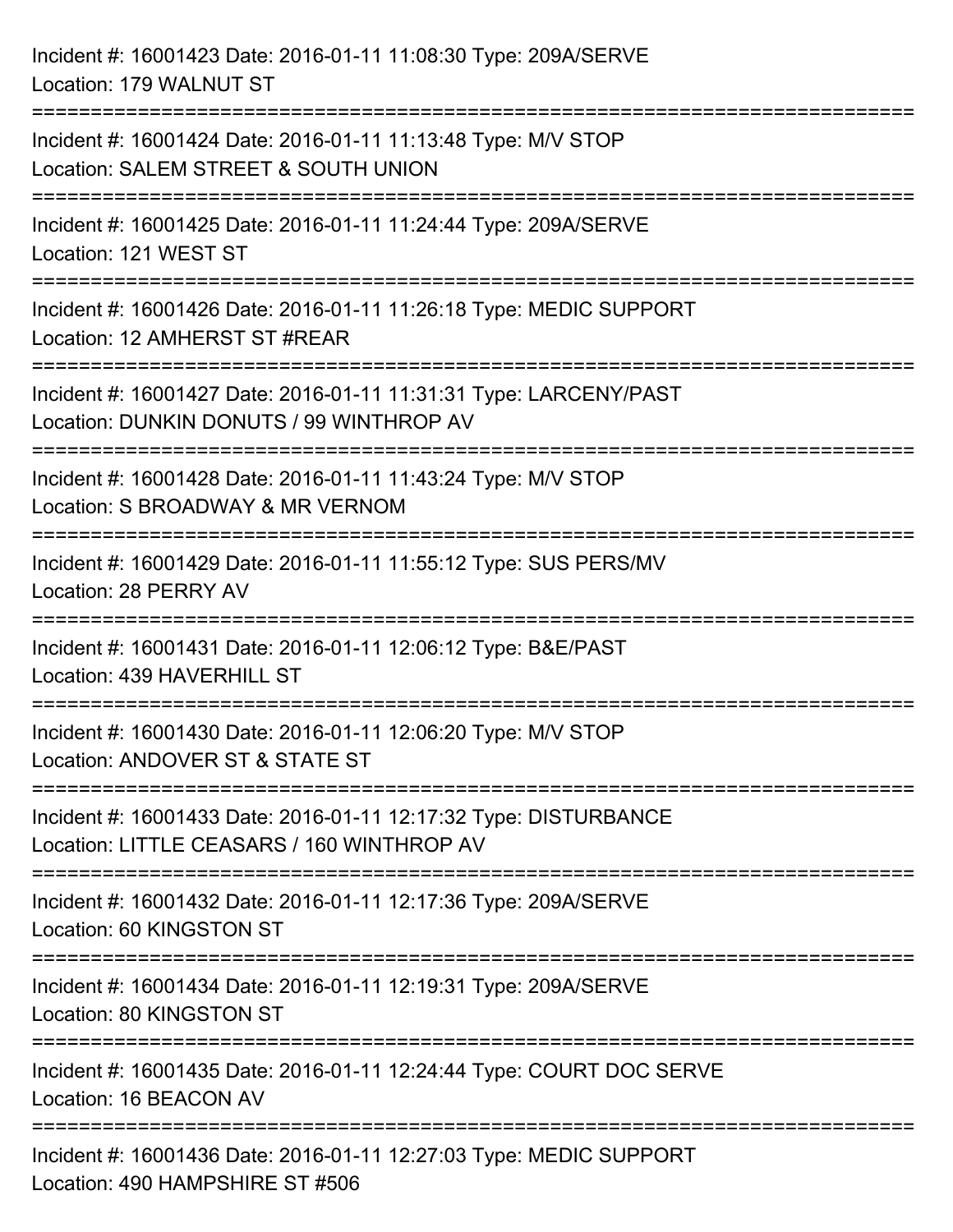| Incident #: 16001437 Date: 2016-01-11 12:30:24 Type: 209A/SERVE<br>Location: 111A BEACON AVE                                                                  |
|---------------------------------------------------------------------------------------------------------------------------------------------------------------|
| Incident #: 16001439 Date: 2016-01-11 12:35:04 Type: LARCENY/PAST<br>Location: 238 HAVERHILL ST FL 4                                                          |
| Incident #: 16001438 Date: 2016-01-11 12:35:06 Type: INVESTIGATION<br>Location: 90 LOWELL ST<br>;===================================<br>===================== |
| Incident #: 16001441 Date: 2016-01-11 12:36:02 Type: DRUG VIO<br>Location: 137 BERKELEY ST                                                                    |
| Incident #: 16001440 Date: 2016-01-11 12:36:59 Type: SUS PERS/MV<br>Location: 19 WOOD LN                                                                      |
| Incident #: 16001442 Date: 2016-01-11 12:39:48 Type: INVEST CONT<br>Location: 360 MERRIMACK ST                                                                |
| Incident #: 16001443 Date: 2016-01-11 12:40:08 Type: INVEST CONT<br>Location: 2 MUSEUM SQ #802                                                                |
| Incident #: 16001444 Date: 2016-01-11 12:41:06 Type: MEDIC SUPPORT<br>Location: WINDSOR PLACE / 248 BROADWAY                                                  |
| Incident #: 16001445 Date: 2016-01-11 12:42:59 Type: M/V STOP<br>Location: 107 GARDEN ST                                                                      |
| Incident #: 16001446 Date: 2016-01-11 12:49:15 Type: DRUG OVERDOSE<br>Location: 73 BROOKFIELD ST FL 3RD                                                       |
| Incident #: 16001447 Date: 2016-01-11 12:58:03 Type: AUTO ACC/NO PI<br>Location: CRESCENT ST & HAVERHILL ST                                                   |
| Incident #: 16001448 Date: 2016-01-11 13:00:05 Type: AUTO ACC/NO PI<br>Location: HAFFNERS GAS STATION / 262 LAWRENCE ST                                       |
| Incident #: 16001449 Date: 2016-01-11 13:01:54 Type: AUTO ACC/NO PI<br>Location: UNION ST & ISLAND                                                            |
| Incident #: 16001450 Date: 2016-01-11 13:05:56 Type: MISSING PERS<br>Location: 175 ABBOTT ST                                                                  |

===========================================================================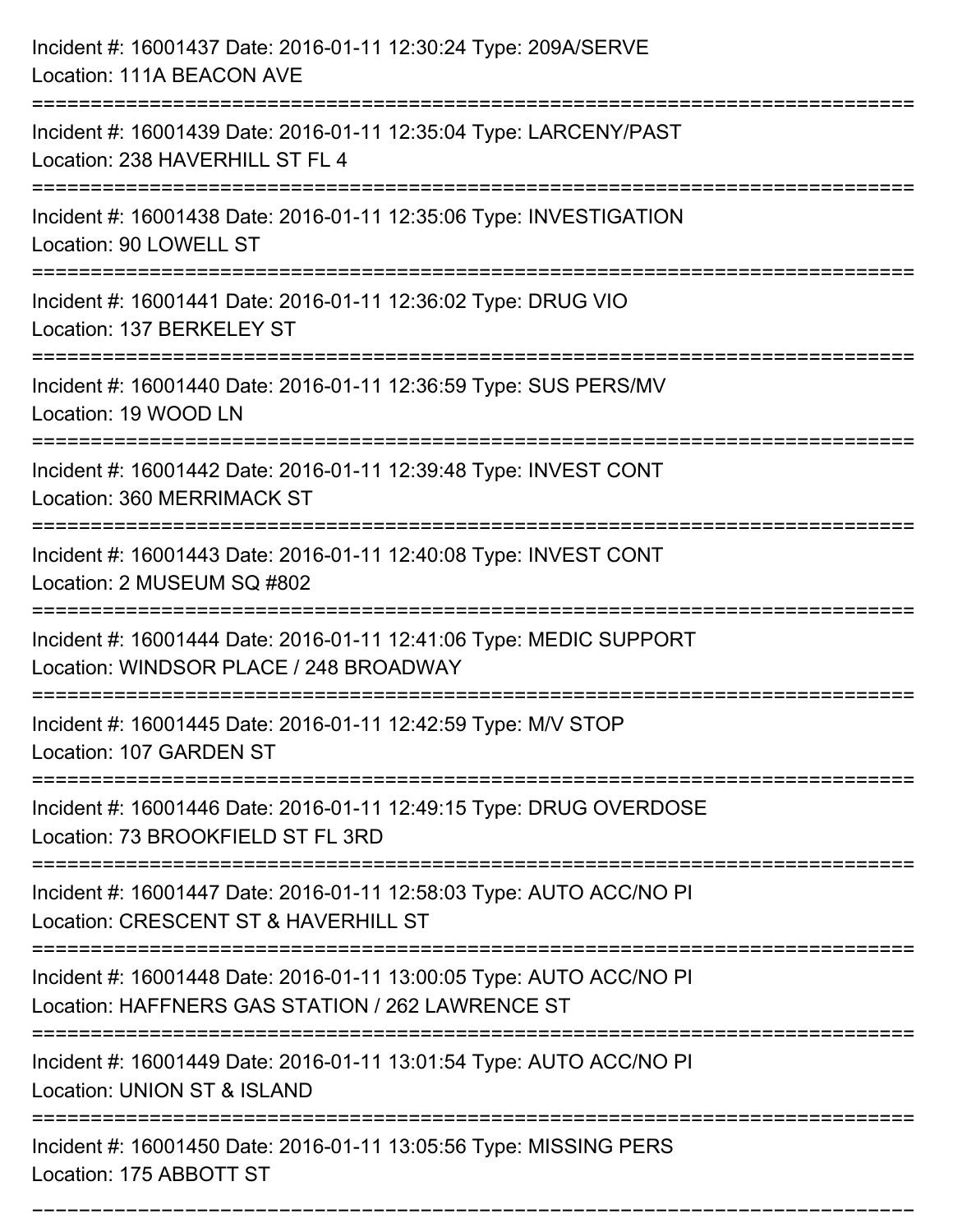| Incident #: 16001451 Date: 2016-01-11 13:14:13 Type: MEDIC SUPPORT<br>Location: LAWRENCE HIGH SCHOOL / 71 N PARISH RD      |
|----------------------------------------------------------------------------------------------------------------------------|
| Incident #: 16001452 Date: 2016-01-11 13:17:38 Type: DISTURBANCE<br>Location: 71 NORTH PARISH ROAD                         |
| Incident #: 16001453 Date: 2016-01-11 13:24:27 Type: TOW OF M/V<br>Location: 30 TENNEY ST                                  |
| Incident #: 16001454 Date: 2016-01-11 13:25:21 Type: LARCENY/PAST<br>Location: 1 BEACON AV                                 |
| Incident #: 16001455 Date: 2016-01-11 13:38:04 Type: M/V STOP<br>Location: E HAVERHILL ST & PROSPECT ST                    |
| Incident #: 16001456 Date: 2016-01-11 13:46:54 Type: WARRANT SERVE<br>Location: 25 SPRINGFIELD ST FL 3RD                   |
| Incident #: 16001457 Date: 2016-01-11 14:05:50 Type: INVESTIGATION<br>Location: 92 BROADWAY                                |
| Incident #: 16001458 Date: 2016-01-11 14:28:17 Type: AUTO ACC/NO PI<br>Location: POST OFFICE / 431 COMMON ST               |
| Incident #: 16001459 Date: 2016-01-11 14:29:22 Type: MEDIC SUPPORT<br>Location: HAVERHILL ST & MORTON ST                   |
| Incident #: 16001460 Date: 2016-01-11 14:34:08 Type: TOW OF M/V<br>Location: 364 LAWRENCE ST                               |
| Incident #: 16001461 Date: 2016-01-11 14:44:08 Type: DISTURBANCE<br>Location: SOUTH LAWRENCE EAST SCHOOL / 165 CRAWFORD ST |
| Incident #: 16001462 Date: 2016-01-11 14:46:57 Type: TOW OF M/V<br>Location: HAMPSHIRE ST & LAWRENCE ST                    |
| Incident #: 16001463 Date: 2016-01-11 14:50:58 Type: TOW/REPOSSED<br>Location: 45 SPRINGFIELD ST                           |
| Incident #: 16001464 Date: 2016-01-11 14:52:59 Type: M/V STOP<br>Location: ESSEX ST & JACKSON ST                           |
|                                                                                                                            |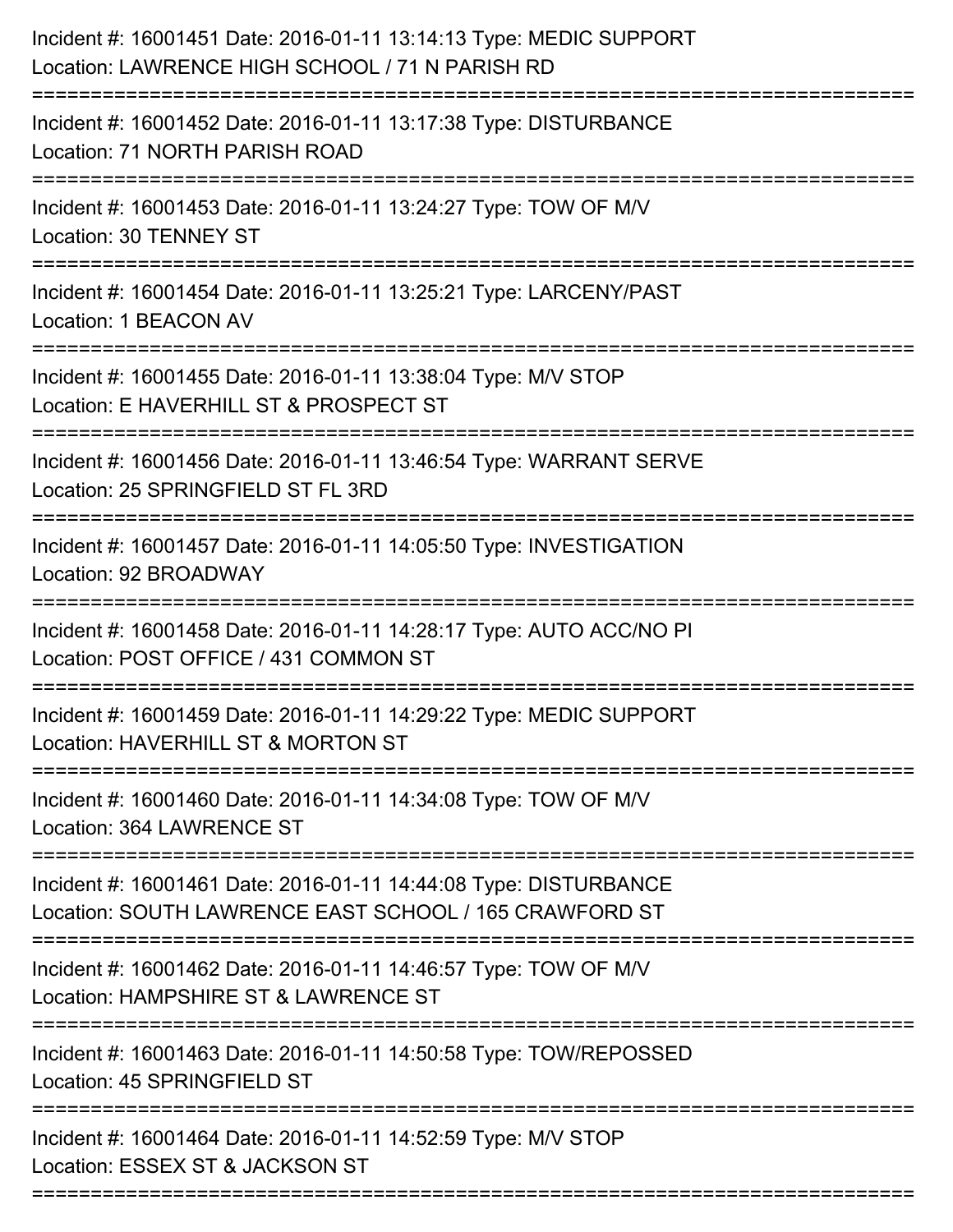Location: 193 SALEM ST

| Incident #: 16001466 Date: 2016-01-11 15:08:36 Type: M/V STOP<br>Location: 137 HAVERHILL ST                      |
|------------------------------------------------------------------------------------------------------------------|
| Incident #: 16001468 Date: 2016-01-11 15:19:53 Type: THREATS<br>Location: 126 EXETER ST                          |
| Incident #: 16001467 Date: 2016-01-11 15:19:56 Type: AUTO ACC/UNK PI<br>Location: 1 CANAL ST                     |
| Incident #: 16001469 Date: 2016-01-11 15:20:51 Type: SUS PERS/MV<br>Location: 106 CHESTER ST                     |
| Incident #: 16001470 Date: 2016-01-11 15:22:37 Type: CK WELL BEING<br>Location: VIN FEN / 42 MARBLE AV           |
| Incident #: 16001471 Date: 2016-01-11 15:36:46 Type: LOST PROPERTY<br>Location: 280 MERRIMACK ST                 |
| Incident #: 16001472 Date: 2016-01-11 15:41:43 Type: M/V STOP<br>Location: 169 PARK ST                           |
| Incident #: 16001473 Date: 2016-01-11 15:44:55 Type: UNWANTEDGUEST<br>Location: 592 S UNION ST                   |
| ---------------<br>Incident #: 16001474 Date: 2016-01-11 15:49:03 Type: FRAUD<br>Location: 195 LOWELL ST         |
| ===================<br>Incident #: 16001475 Date: 2016-01-11 15:55:22 Type: TOW OF M/V<br>Location: 59 MYRTLE ST |
| Incident #: 16001476 Date: 2016-01-11 16:03:29 Type: 209A/SERVE<br>Location: 20 SCHOOL ST                        |
| Incident #: 16001477 Date: 2016-01-11 16:16:30 Type: INVESTIGATION<br>Location: 90 LOWELL ST                     |
| Incident #: 16001478 Date: 2016-01-11 16:17:16 Type: M/V STOP<br>Location: BROADWAY & MANCHESTER ST              |
|                                                                                                                  |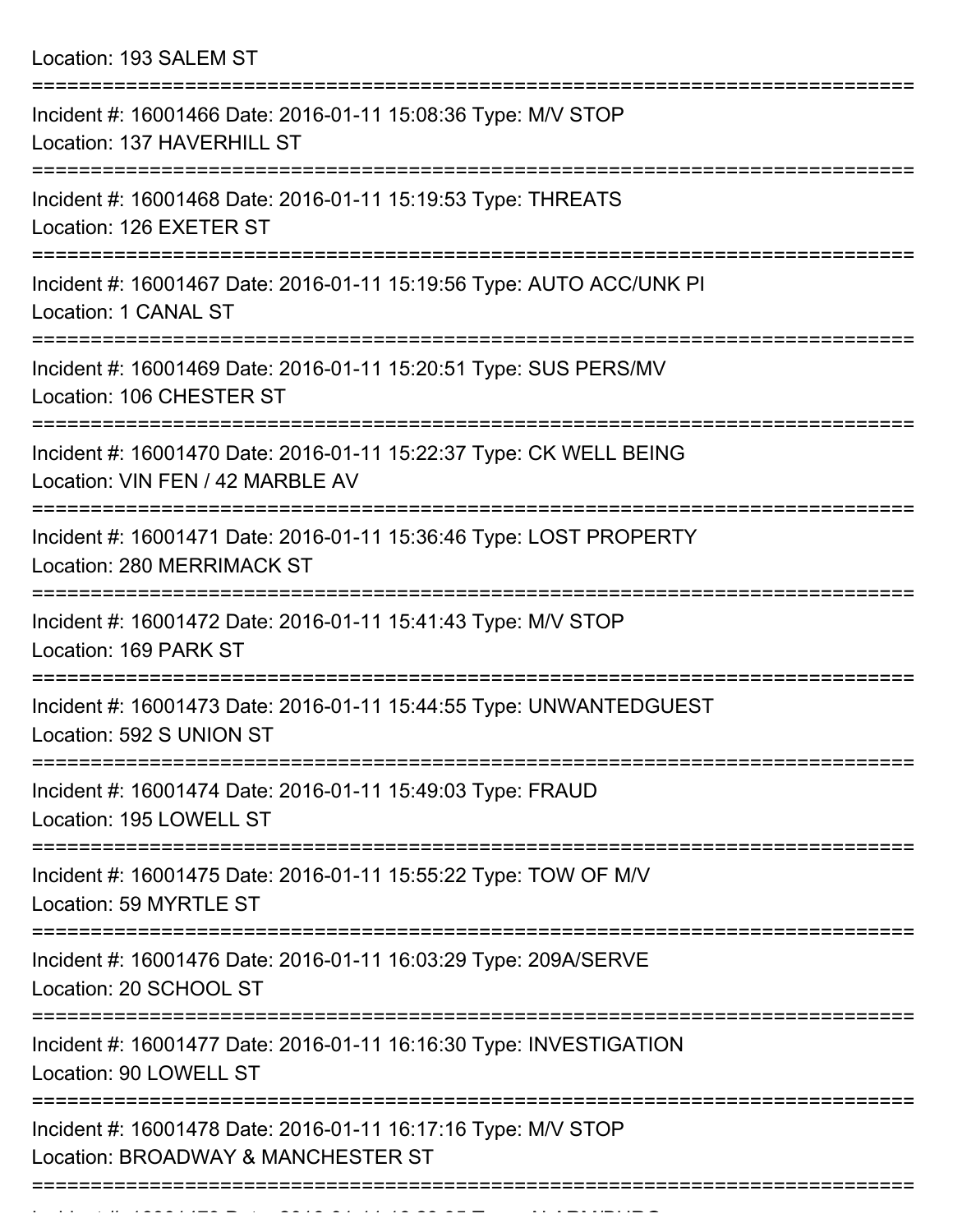Location: 28 SARGENT ST

| Incident #: 16001480 Date: 2016-01-11 16:30:07 Type: DISTURBANCE<br>Location: LAWRENCE GENERAL HOSPITAL / 1 GENERAL ST     |
|----------------------------------------------------------------------------------------------------------------------------|
| Incident #: 16001481 Date: 2016-01-11 16:35:44 Type: CK WELL BEING<br>Location: 461 BROADWAY<br>----------------           |
| Incident #: 16001482 Date: 2016-01-11 16:49:50 Type: 209A/SERVE<br>Location: 83 DORCHESTER ST                              |
| Incident #: 16001483 Date: 2016-01-11 16:50:48 Type: LOST PROPERTY<br>Location: 136 SARATOGA ST                            |
| Incident #: 16001484 Date: 2016-01-11 16:59:55 Type: THREATS<br>Location: BOXFORD ST & PHILLIPS ST                         |
| Incident #: 16001485 Date: 2016-01-11 17:15:34 Type: CK WELL BEING<br>Location: METROPOLITAN CREDIT UNION / 215 S BROADWAY |
| Incident #: 16001486 Date: 2016-01-11 17:24:54 Type: AUTO ACC/NO PI<br>Location: S BROADWAY #WOLCOTT                       |
| Incident #: 16001487 Date: 2016-01-11 17:32:58 Type: LARCENY/PAST<br>Location: YMCA / 40 LAWRENCE ST                       |
| Incident #: 16001488 Date: 2016-01-11 17:39:17 Type: AUTO ACC/NO PI<br>Location: TD BANKNORTH MA / 305 S BROADWAY          |
| Incident #: 16001489 Date: 2016-01-11 17:46:50 Type: MAL DAMAGE<br>Location: 5 HALLENAN AV                                 |
| Incident #: 16001491 Date: 2016-01-11 17:56:22 Type: CK WELL BEING<br>Location: HAVERHILL ST & JACKSON ST                  |
| Incident #: 16001490 Date: 2016-01-11 17:57:53 Type: M/V STOP<br>Location: COMMONWEALTH DR & MARSTON ST                    |
| Incident #: 16001492 Date: 2016-01-11 17:59:38 Type: M/V STOP<br>Location: ESSEX ST & HAMPSHIRE ST                         |
|                                                                                                                            |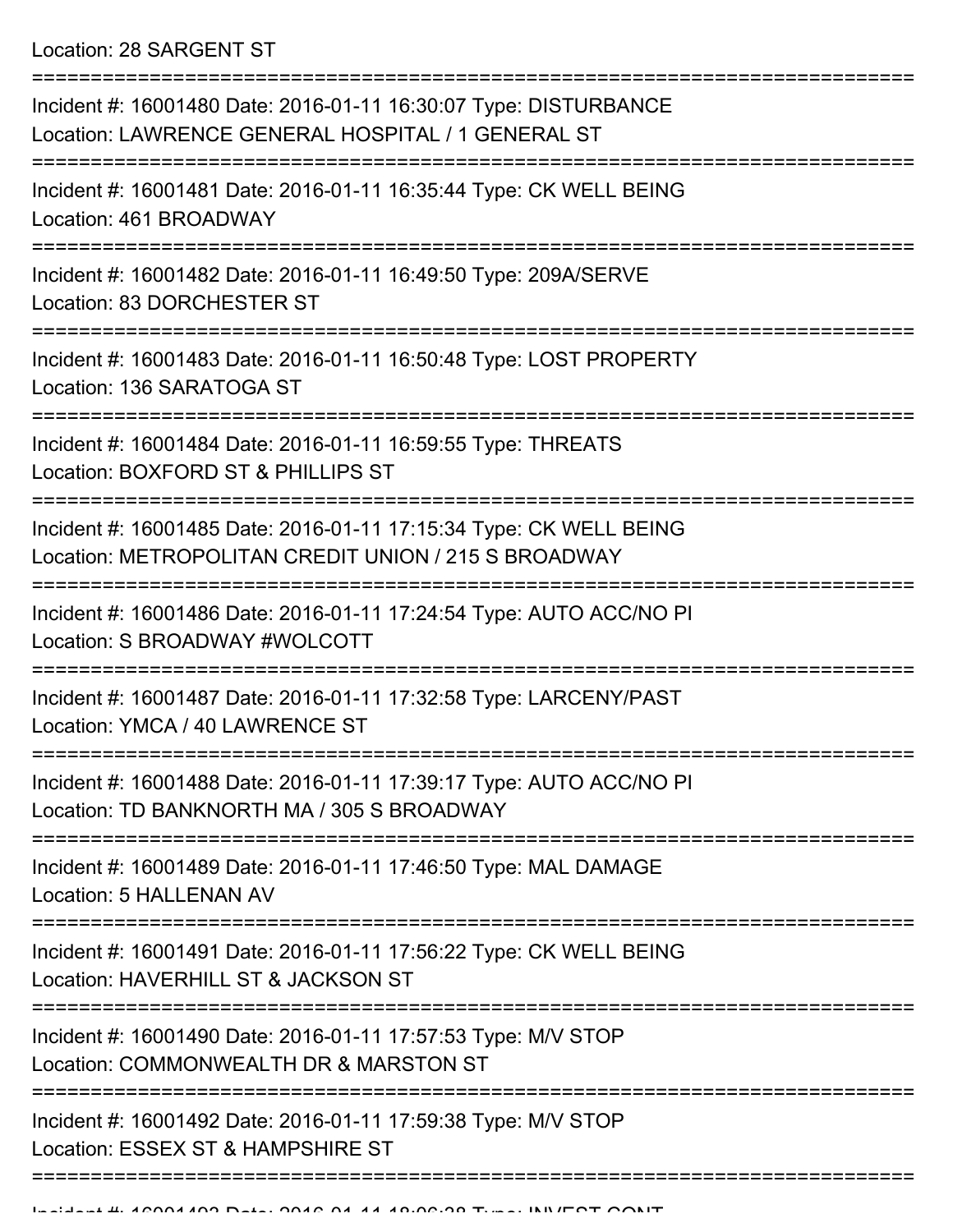Location: 90 LOWELL ST =========================================================================== Incident #: 16001494 Date: 2016-01-11 18:07:26 Type: INVEST CONT Location: 27 BROOK ST =========================================================================== Incident #: 16001495 Date: 2016-01-11 18:14:59 Type: LARCENY/PAST Location: 245 BROADWAY =========================================================================== Incident #: 16001496 Date: 2016-01-11 18:22:13 Type: MV/BLOCKING Location: SAANG / FRANKLIN & METHUEN =========================================================================== Incident #: 16001498 Date: 2016-01-11 18:28:39 Type: HIT & RUN M/V Location: 73 WINTHROP AV =========================================================================== Incident #: 16001497 Date: 2016-01-11 18:29:05 Type: INVEST CONT Location: 95 STEARNS AV =========================================================================== Incident #: 16001499 Date: 2016-01-11 18:33:28 Type: TRESPASSING Location: 28 SUMMER ST =========================================================================== Incident #: 16001500 Date: 2016-01-11 18:42:52 Type: AUTO ACC/NO PI Location: GEM GROUP / 9 INTERNATIONAL WY =========================================================================== Incident #: 16001501 Date: 2016-01-11 18:43:34 Type: ALARM/BURG Location: SUPERIOR CLEANERS / 37 ESSEX ST =========================================================================== Incident #: 16001502 Date: 2016-01-11 18:54:44 Type: SUS PERS/MV Location: 610 S UNION ST =========================================================================== Incident #: 16001503 Date: 2016-01-11 19:03:08 Type: DISTURBANCE Location: 179 JACKSON ST FL 2 =========================================================================== Incident #: 16001504 Date: 2016-01-11 19:22:39 Type: AUTO ACC/NO PI Location: ARLINGTON ST & BROADWAY =========================================================================== Incident #: 16001505 Date: 2016-01-11 19:31:48 Type: UNKNOWN PROB Location: 272 E HAVERHILL ST #21 =========================================================================== Incident #: 16001506 Date: 2016-01-11 19:41:42 Type: AUTO ACC/NO PI Location: ALLEN ST & GENERAL ST ===========================================================================

Incident #: 16001507 Date: 2016-01-11 19:49:13 Type: UNKNOWN PROB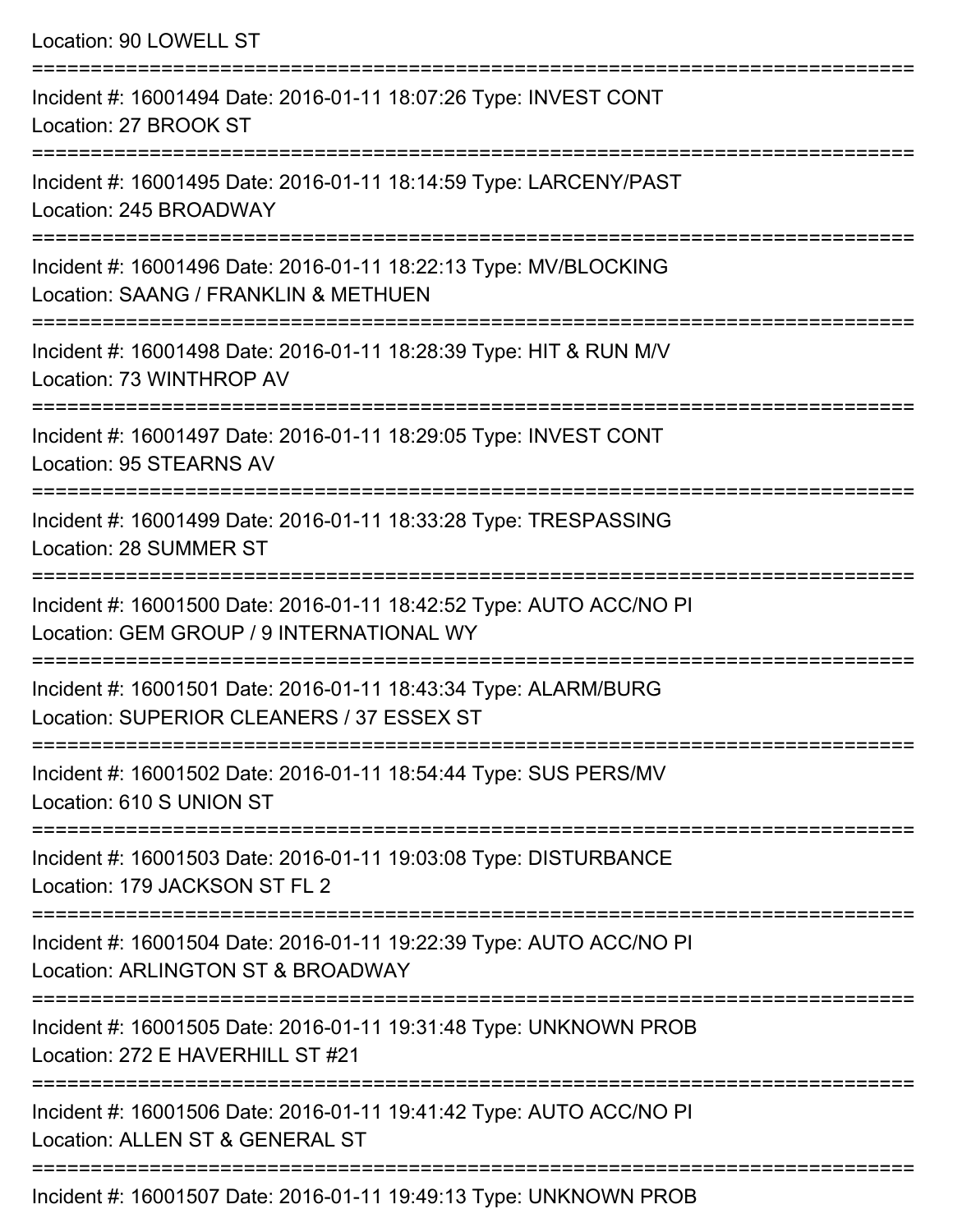| Incident #: 16001508 Date: 2016-01-11 20:00:34 Type: MV/BLOCKING<br>Location: 26 WOODLAND ST                          |
|-----------------------------------------------------------------------------------------------------------------------|
| Incident #: 16001509 Date: 2016-01-11 20:06:00 Type: A&B PAST<br>Location: 76 NEWBURY ST                              |
| Incident #: 16001510 Date: 2016-01-11 20:10:58 Type: M/V STOP<br>Location: CHESTNUT ST & SHORT ST                     |
| Incident #: 16001511 Date: 2016-01-11 20:20:39 Type: 209A/VIOLATION<br>Location: 141 AMESBURY ST #401                 |
| Incident #: 16001512 Date: 2016-01-11 20:32:57 Type: M/V STOP<br>Location: CANAL ST & UNION ST                        |
| Incident #: 16001513 Date: 2016-01-11 20:35:41 Type: B&E/MV/PAST<br>Location: 71 NESMITH ST                           |
| Incident #: 16001514 Date: 2016-01-11 20:46:19 Type: UNWANTEDGUEST<br>Location: MCDONALDS / 599 ANDOVER ST            |
| Incident #: 16001515 Date: 2016-01-11 21:09:55 Type: SUS PERS/MV<br>Location: 66 ELM ST                               |
| Incident #: 16001516 Date: 2016-01-11 21:15:33 Type: NOISE ORD<br>Location: 43 BUTLER ST                              |
| Incident #: 16001517 Date: 2016-01-11 21:33:47 Type: DISTURBANCE<br>Location: 12 BROOK ST                             |
| Incident #: 16001518 Date: 2016-01-11 21:36:32 Type: ALARM/BURG<br>Location: OASIS ADULT HEALTH CENTER / 120 BROADWAY |
| Incident #: 16001519 Date: 2016-01-11 22:49:23 Type: ALARM/BURG<br>Location: 72 WESLEY ST                             |
| Incident #: 16001520 Date: 2016-01-11 23:00:57 Type: AMBULANCE ASSSI<br>Location: 17 CHICKERING ST                    |
| =================<br>Incident #: 16001521 Date: 2016-01-11 23:12:09 Type: NOISE ORD                                   |